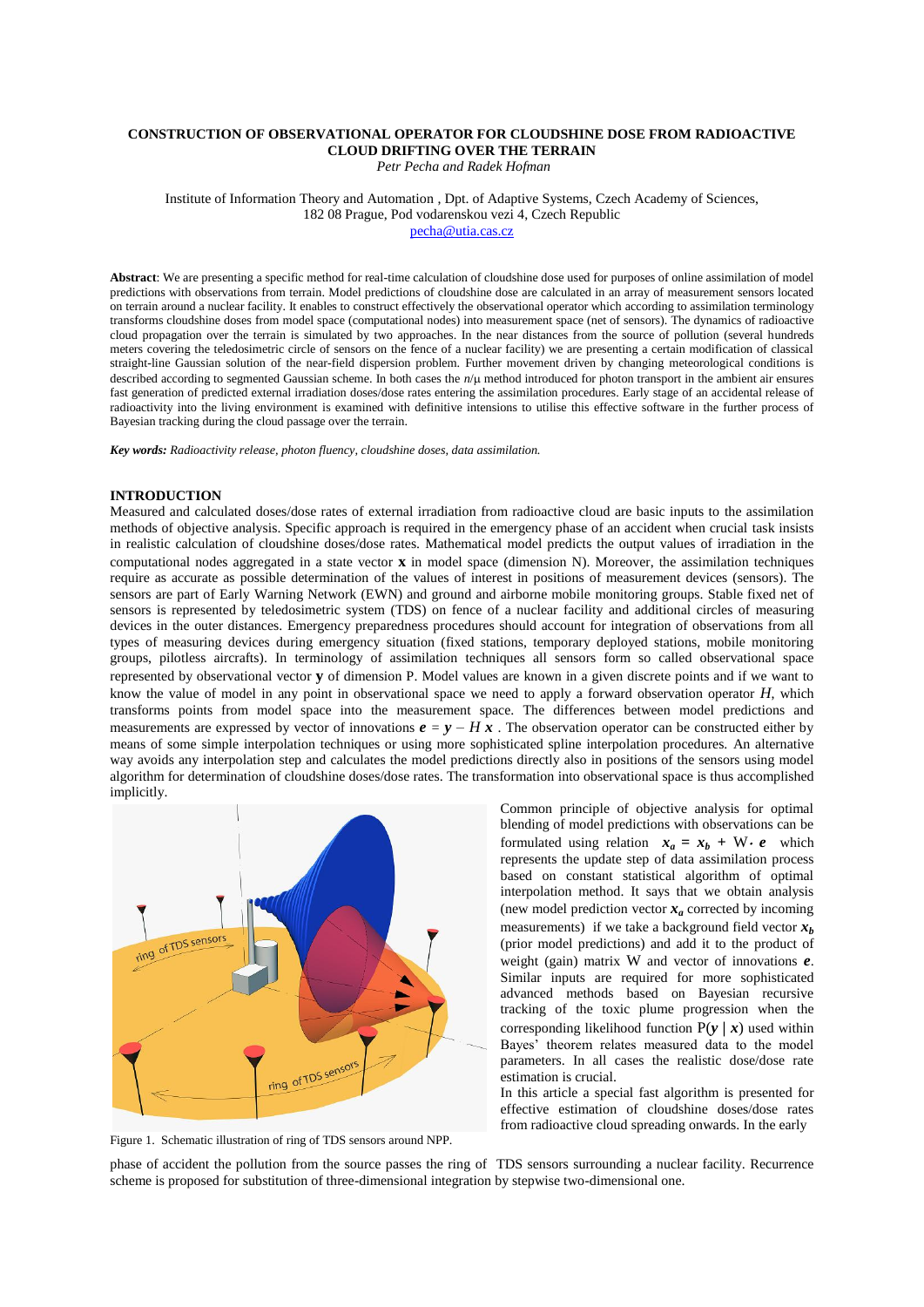We assume a ring of sensors on fence of nuclear power plant (NPP) according to Figure 1. The aim of analysis is simulation of the time evolution of sensor responses from the same beginning of release. The innovation vector enters successive assimilation process with possibility of improving estimation of source term characteristics and further important model parameters (wind field characteristics given by initial short term meteorological forecast, dispersion characteristics of the plume, dry deposition velocity etc.). Taking into account the model and measurement structure of errors an actual forecast of expected movement of the cloud and extent of dangerously affected areas can be anticipated.

# **PREDICTIONS OF HARMFUL ADMIXTURES PROPAGATION AT NEAR DISTANCES FROM THE SOURCE**

We shall adopt a classical solution of diffusion equation for description of the initial phase of radioactive discharges drifting (near-field model). 3-D distribution of specific radioactivity concentration  $C<sup>n</sup>$  of nuclide *n* in air [Bq.m<sup>-3</sup>] is expressed by the straight-line Gaussian solution. The approach has long tradition of its use for dispersion predictions. Even simple, the Gaussian model is consistent with the random nature of turbulence (Hanna, S. R., G. A. Briggs and R. P. Hosker, Jr.,1982), it



is a solution of Fickian diffusion equation for constant diffusivity coefficient K and average plume velocity  $\bar{u}$ , the model is tuned to experimental data and offers fast basic estimation with minimum computation effort. Proved semiempirical formulas are available for approximation of important effects like interaction of the plume with *nearstanding buildings*, momentum and buoyant *plume rise* during release, power-law formula for estimation of wind speed *changes with height*, *depletion* of the plume activity due to *removal processes* of dry and wet deposition and decay, dependency on *physical-chemical forms* of admixtures and *landuse characteristics*, simplified account of *inversion* meteorological situations and plume *penetration of inversion*, plume *lofting* above inversion layer, account for small changes in *surface elevation, terrain roughness* etc.

It is evident, that straight-line solution is limited for its use to short distances from the source (up to several kilometres corresponding to the first hour (half an hour) of the short term meteorological forecast). In the further phases of the plume drifting the meteorological conditions have to be considered more realistically. For this purposes a segmented Gaussian

Figure 2. Chart of straight-line Gaussian solution with reflections.

plume model (SGPM) is introduced (Hofman, R. and P. Pecha, 2011) which takes into account the hourly (half-hourly) changes of meteorological conditions given by short term forecast (48 hours forward) provided by the meteorological service. Complicated scenario of release dynamics is synchronized with the available meteorological forecasts so that drifting of radioactive plume over the terrain can be approximated satisfactorily. Let return to the initial interval of propagation, when the shape of the plume spreading is simulated by "Gaussian droplet" coming out from the simplified solution of the diffusion equation in the form:

$$
C^{n}(x, y, z) = \frac{A^{n}}{2\pi \cdot \sigma_{y}(x) \cdot \sigma_{z}(x) \cdot \overline{u}} \exp(-\frac{y^{2}}{2\sigma_{y}^{2}(x)} \left[ \exp(-\frac{(z - h_{ef})^{2}}{2\sigma_{z}^{2}(x)}) + \exp(-\frac{(z + h_{ef})^{2}}{2\sigma_{z}^{2}(x)}) + \exp(-\frac{(z - 2H_{mix} + h_{ef})^{2}}{2\sigma_{z}^{2}(x)}) + \eta_{JV}(z) \right] \cdot f_{R}^{n}(x) \cdot f_{F}^{n}(x) \cdot f_{W}^{n}(x)
$$
\n(1)

*C n* Specific activity of radionuclide *n* in spatial point  $(x, y, z)$  in  $[Bq/m^3]$ ;

 $x$  – direction of spreading;  $y$ ,  $z$  – horizontal and vertical coordinates  $\sigma_{\rm y}(x)$ ,  $\sigma_{\rm z}$ *Horizontal and vertical dispersions at distance x from the source*  $[m]$ *; expressed by empirical formulas*  $\overline{A}^n$ Release source strength of radionuclide  $n$  [ $Bq/s$ ]; constant within time interval *u* Mean advection velocity of the plume in direction  $x \lfloor m/s \rfloor$  $h_{ef}$ ,  $H_{mix}$  Effective height of the plume axis over the terrain [m], height of planetary mixing layer [m]  $\eta_{I}(\chi z)$  Effect of additional multiple reflections on inversion layer/mixing height and ground (for this near-field model hereafter ignored)  $f^n$ <sub>*R*</sub>,  $f^n$ <sub>*F*</sub>,  $f^n$ *<sup>W</sup>* Plume depletion factors due to radioactive decay and dry and wet deposition - dependant on nuclide *n* and its physical-chemical form (aerosol, organic, elemental). The factors stand for "source depletion"

approach introduced into the classical straight-line Gaussian solution. Release source strength at distance *x* is depleted according to  $A^n(x, y=0, z=h_{ef}) = A^n(x=0, y=0, z=h_{ef}) \cdot f^n_R(x) \cdot f^n_F(x) \cdot f^n_W(x)$ . The exponential terms in equation (1) mean from left to right the basic diffusion growth of the plume, its reflection in the ground plane and its reflection from the top of mixing layer  $H_{mix}$  . The reflections are illustrated schematically in Figure 2

(shaded areas).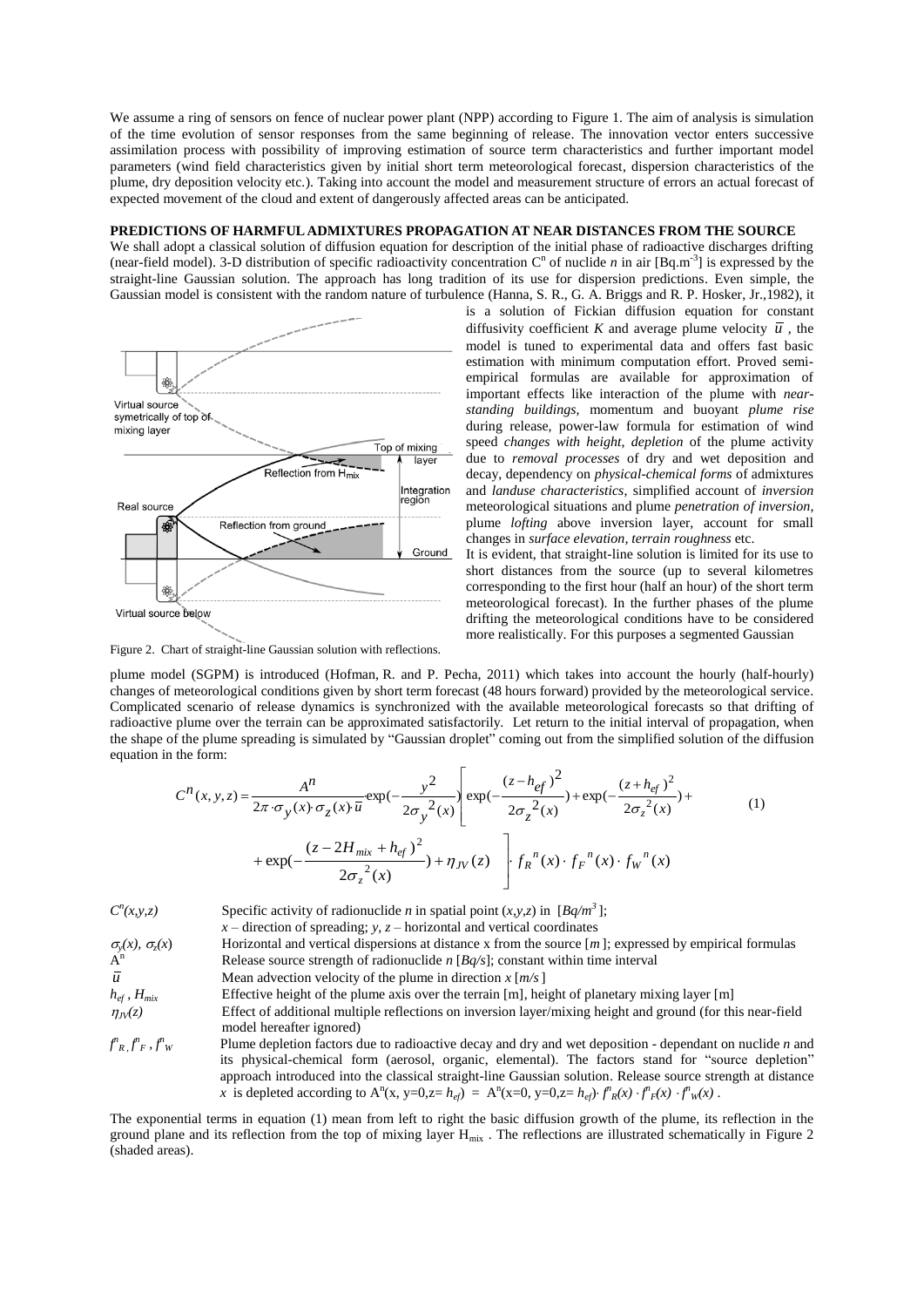## **INTRODUCTION OF A NEW ALGOIRITHM FOR FAST EVALUATION OF IRRADIATION FROM THE CLOUD**

We shall consider physical quantity of photon fluency which represents number of  $\gamma$  photons passing thru a specific area. Transport of photons with energy  $E_{\gamma}$  from the source of emission to receptors R will be described by the quantity of photon fluency rate  $\Phi(E_\gamma, R)$  in units (m<sup>-2</sup>.s<sup>-1</sup>). External exposure from finite plume is estimated when applying traditional methods based on three-dimensional integration over the cloud (e.g. ADMS 4) or on specially constructed three-dimensional columned space divided on many finite grid cells (e.g. Wang, X.Y., Y.S. Ling and Z.Q. Shi, 2004). Moreover, an application of  $5/\mu$  method brought substantial improvement of calculation effectiveness. Fluency rate in the receptor point R from a point source with release strength A (Bq/s) is calculated according to equation (2a). Estimation of the fluency rate  $\Phi(E_{\gamma}, R)$  from the whole plume based on the three-dimensional integration is given by the scheme (2b).

$$
\Phi(E_{\gamma}, R) = \frac{A \cdot B(E_{\gamma}, \mu \cdot |\vec{r}|) \cdot \exp(-\mu \cdot |\vec{r}|)}{4\pi |\vec{r}|^2}
$$
\n
$$
\Phi_{total}(E_{\gamma}, R) = \iiint_{V} \frac{f \cdot C(\vec{r}) \cdot B(E_{\gamma}, \mu \cdot |\vec{r}|) \cdot \exp(-\mu \cdot |\vec{r}|)}{4\pi |\vec{r}|^2} dV
$$
\n(2b)

 $B(E_\gamma, \mu \cdot |\vec{r}|)$  stands for build-up factor, we use its linear form  $B(E_\gamma, \mu \cdot |\vec{r}|) = 1 + k \cdot \mu$ .r;  $k = (\mu \cdot \mu_a)/\mu_a$ ,  $\mu$  and  $\mu_a$  are linear and mass attenuation coefficients. More discussion and comparison with alternative Berger formula can be found in literature, e.g. in (Overcamp, T.J., 2007). f is branching ratio to the specified energy  $E_{\gamma}$ .

*Vmrak*



Figure 3:Segmentation of continuous release into equivalent disc sequence.

 $\vec{r}$  is distance between receptor point R and element of the plume. Activity concentration is given by analytic equation (1) and its Gaussian shape is schematically illustrated in Figure 1. Continuous and constant release in direction of axis x with average velocity  $\overline{u}$  is segmented into equivalent number of elliptic discs according to Figure 3. Thickness of discs is selected as  $\Delta x = 10$ m. Disc *i* reaches the position  $x_i = (i-1/2) \times \Delta x$ during  $x_i / \overline{u}$  seconds. Lumped parameter technique is introduced when model parameters are averaged within interval  $\Delta x$  on the disc i. Distribution of the activity concentration in the disc i on plane  $x = x_i$  (it means the average value on  $\Delta x$ ) is driven according to the straightline equation (1) where the corresponding disc parameters (averaged on  $\Delta x$ ) are substituted -  $x_i$ ,  $\sigma_y$  ( $x_i$ ),  $\sigma_z$  (x<sub>i</sub>) and depletion  $f_R(x_i) \cdot f_F(x_i) \cdot f_W(x_i)$  etc.

The 5/ $\mu$  method (generally n/ $\mu$  method) imposes integration limit up to d<sub>max</sub> and considers such significant only those sources of irradiation lying up to distance  $5/\mu$  from the receptor R. Integration boundary (see also integration circle in Figure 4) is formed by intersection of the cone (receptor R in the cone vertex) and the plane of the newest disk I. Only those points located inside contributes to the fluency rate at R. Substantial benefit has occurred with regard to the computational speed and capability to run the successive assimilation procedures in the real time mode. Traditional methods based on full 3-D integration techniques are computationally expensive (Raza, S.S., R. Avilla and J. Cervantes, 2001). Substantial performance improvement brings the  $5/\mu$  approach which predetermines its application in a nuclear emergency situations (Wang, X.Y., Y.S. Ling and Z.Q. Shi, 2004). Minor differences of results from other traditional methods are referred for broad range of input model parameters (Pasquill stability classes, axial distances, source term characteristics etc.).

# **REPLACEMENT OF TRADITIONAL 3-D INTEGRATION BY STEPWISE 2-D COMPUTATIONAL SCHEME BASED ON A LUMPED PARAMETER APPROACH**

Following the above considerations we have assumed the external irradiation from the plume segment on interval  $\langle x_i; x_i + \Delta x \rangle$ to be substituted by equivalent effect of the disc of thickness  $\Delta x$  with lumped model parameters on  $\langle x_i; x_i+\Delta x \rangle$ . Let analyse contribution from the elliptical disk I from Figure 3 to the fluency rate at receptor R. In Figure 3 is demonstrated lateral view on the segmented plume propagation. The same situation is outlined in the front view in Figure 4. The boundary of integration region lying in the plane of disk I is based on  $5/\mu$  approximation (bold dashed line composed of the part of circle above ground with radius  $r_{max}$  and centre in the point Q). For  $r_{max}$  holds true the relationship  $r_{max}^2 = (5/\mu)^2 - [x(R) - x(Q)]^2$ . Contribution of the disc I to the photon fluency rate at receptor R is given by:

$$
\Phi(E_{\gamma}, R, I) = \frac{\Delta x}{4\pi} \int_{r=0}^{r \max} \int_{\varphi=0}^{2\pi} \frac{C^{I}(x_{I}; r, \varphi) B(E_{\gamma}, \mu, d) \exp(-\mu, d)}{d^{2}} r \, d\varphi dr \tag{3}
$$

Referring to Figure 4, d is distance between points R( $x(R), y(R), z(R)$ ) and M( $x(S), y(M), z(M)$ );  $d^2 = (x(S) - x(R))^2 + (y(M) - y(R))^2$  $y(R)^{2}+(z(M) - z(R))^{2}$ ;  $x(S) = x_{I} = (I-1/2) \times \Delta x$  is a distance of centre of the disc I from the release point;  $y(M) = r \times \sin(\varphi)$ ;  $z(M) = z(R) + r \times \cos(\varphi)$ . The equivalent mean activity concentration  $C^I(x_I, y, z)$  in disc I is expressed using equation (1) where index n is omitted. Valid values of coordinate z should be positive, dispersion coefficients and depletion factors are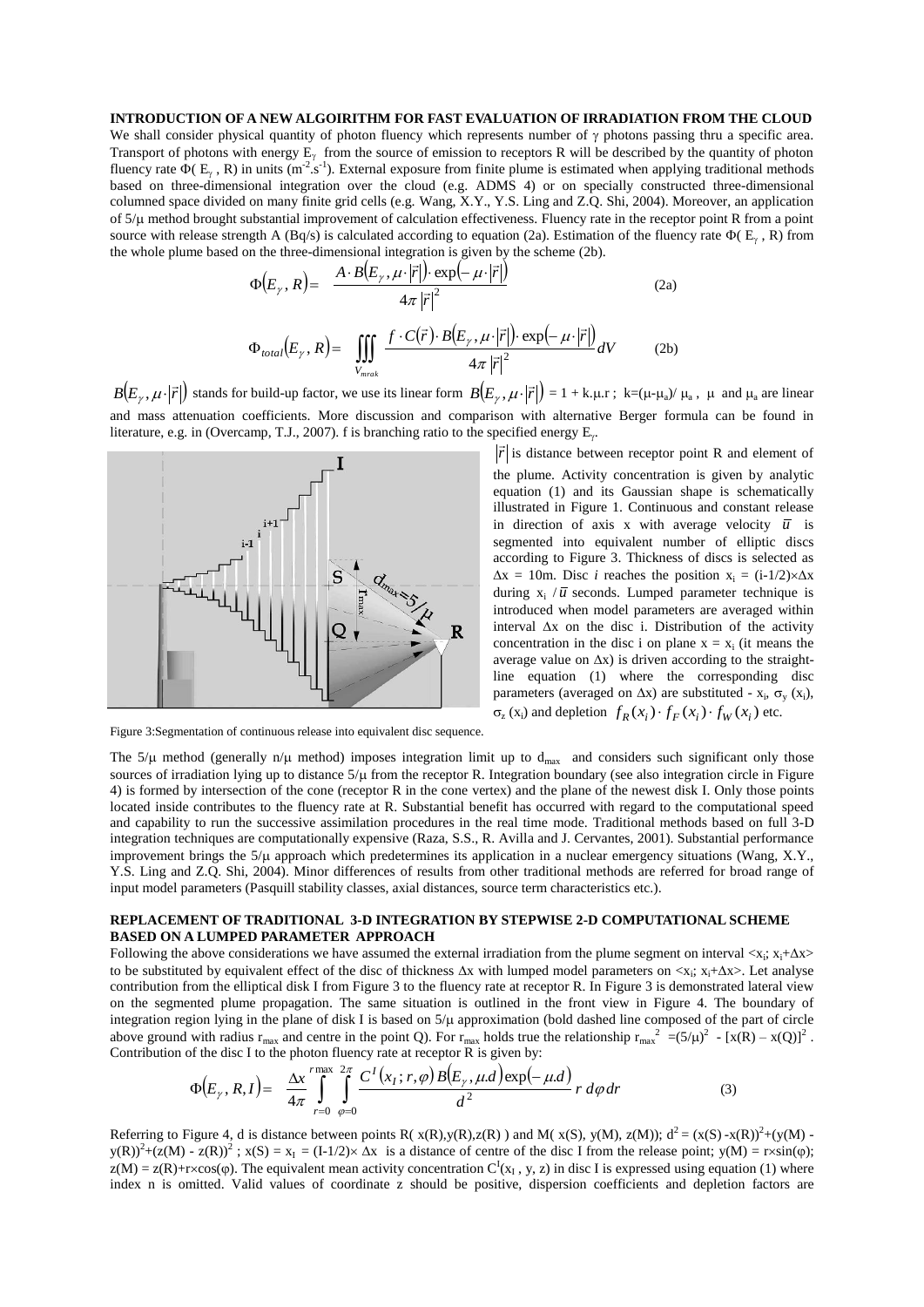calculated for position  $x_1$  (it means for time  $x_1/\overline{u}$  seconds) in dependence on physical-chemical form of nuclide. Equivalent disc source strength substitutes the original discharge according to A (x<sub>1</sub>, y=0,z=  $h_{ef}$ ) =A (x=0, y=0,z=  $h_{ef}$ )  $\cdot f_R(x_I) \cdot f_F(x_I) \cdot f_W(x_I)$ 



*( x<sup>I</sup> )*. During computation the values of photon fluency rates are successively stored into the array  $F(1:N<sub>sens</sub>, 1:I<sub>total</sub>)$ .  $N<sub>sens</sub>$  means the number of receptors being receptors simultaneously taking into account, Itotal stands for total number of the 10-meter segments of the plume separation (so far selected value  $I_{total}$  = 720). Total fluency rates, total fluency and corresponding total cloudshine doses/dose rates are generated by summing up the values in particular time steps.

Taking  $\Phi(E_{\gamma}, R, I)$  according to the equation (3), the following pre-processing of the array F provides the desired values. We are distinguishing two situations:

Figure 4. Frontal view from receptor point R to elliptical disk I and circular integration region.

**Continuous release of admixtures still lasts:** the plume has reached position of the disc I. Propagation to the I+1 disk is in progress. Contribution of each elemental disk i=1, ..., I to the fluency rate  $\Phi(E_y, R, i)$  at receptor R were calculated in the previous steps and stored in the array F. The new contribution  $\Phi(E_y, R, I+1)$  from disk I+1 is calculated using integration (3). Recurrent formula for <u>overall fluency rate at receptor R</u> can be formally rewritten as:

$$
\Phi(E_{\gamma}, R, i = 1 + I + 1) = \sum_{i=1}^{i=I} \Phi(E_{\gamma}, R, i) + \Phi(E_{\gamma}, R, I + 1)
$$
\n(4)

Then, the only computation effort insists in evaluation of 2-D integration of the latest disk I+1. Analogously, the recurrent formula for entire photon fluency at receptor R from the same beginning of release is given by:

$$
\Psi(E_{\gamma}, R, i = 1 + I + 1) = \sum_{i=1}^{i=1} [(I + 1 - i) \cdot \Delta t_i \cdot \Phi(E_{\gamma}, R, i)] + \Delta t_i \cdot \Phi(E_{\gamma}, R, I + 1); \quad \Delta t_i = \Delta t = \Delta x / \overline{u} \text{ seconds}
$$
 (5)

**Release terminated, propagation continues:** Let the plume has reached position of the disc I just at moment when the release has terminated. Propagation continues to the disks positions I+1, I+2, ..., I+j. Fluency rate  $\Phi(E_{\gamma}, R, I+j+1)$  for position I+j +1 is calculated from the previous position I+j according to recurrent formula  $\Phi(E_{\gamma}, R, I+j \rightarrow I+j+1) = \Phi(E_{\gamma}, R, I+j)$ .  $\Phi(E_r, R, j) + \Phi(E_r, R, I+j+1)$ . Hence, the leftmost disk of a parcel is skipped, the new rightmost one is calculated. Similar considerations lead to expressions for the total fluency  $\Psi$ .

#### **RESULTS**

Many various outputs were generated covering both the tests of algorithms and routine scenario analysis. The method  $n/\mu$ was examined for n=5 and n=10 but the differences are too small (no more than 1%) to be visualised in Figure 5. The calculations for n=5 are more than thrice faster in comparison with n=10. Furthermore, a verification of numerical algorithm of integration expressed by equation (3) has been accomplished on basis of comparison with analytical solution of equation



Figure 5. Sensor response in photon fluency rate on the plume drifting. Both sensors are roughly in direction of propagation, TST01 at distance about 400 m from the source, ETEL17 at about ten times larger). Left: Continuous one hour spreading (up to 4025 s ~ 4960 meters). Right: Spreading of smaller plume of 6 min duration. Interpretation: when front of the plume reaches the distance x from the source ( $\sim$  time of spreading x/u) , then in that moment the whole plume induces at the sensor the response given on y axis.